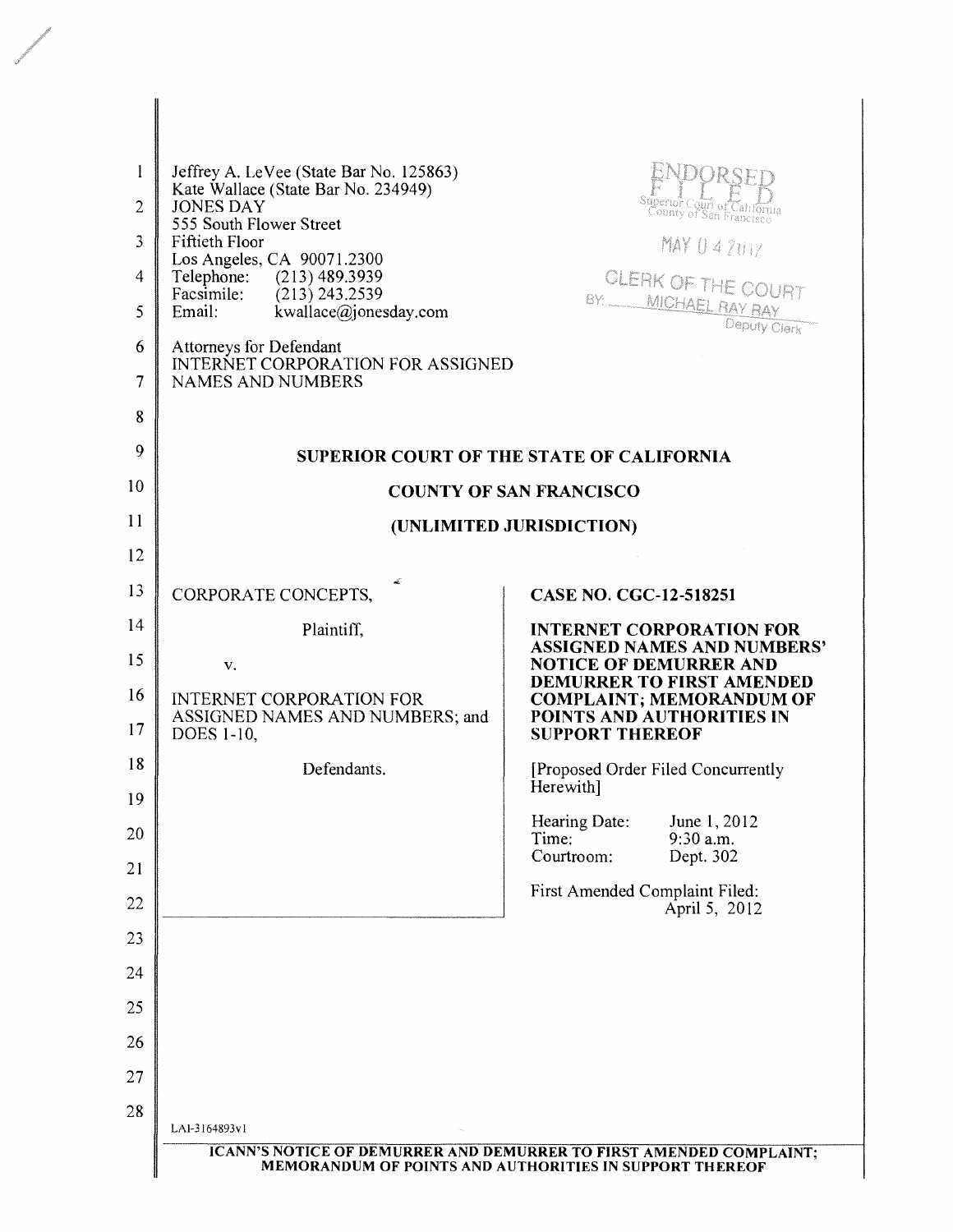# TO THE COURT, ALL PARTIES, AND THEIR ATTORNEYS OF RECORD:

PLEASE TAKE NOTICE THAT, on June 1, 2012, at 9:30 a.m., or as soon thereafter as 3 counsel may be heard, in Department 302 of the above-entitled Court, located at 400 McAllister 4 Street, San Francisco, California, 94102, Defendant Internet Corporation for Assigned Names and 5 Numbers will and hereby does generally demur to the First Amended Complaint of Plaintiff 6 Corporate Concepts.

7 The Demurrer is made pursuant to Code of Civil Procedure section 430.10, subdivision (e) 8 on the grounds that the allegations contained in Corporate Concepts' Breach of Written Contract 9 claim (First Cause of Action), Breach of Implied Contract claim (Second Cause of Action), 10 Goods and Services Rendered claim (Third Cause of Action) and Negligent Misrepresentation 11 claim (Fourth Cause of Action) fail to state facts sufficient to constitute causes of action.

12 This Demurrer is based on this Notice of Demurrer, the attached Demurrer, the attached 13 Memorandum of Points and Authorities in support thereof, all records and proceedings in this 14 action, and on such other and further matter as may be presented to the Court in connection with 15 the hearing on this Demurrer.

16 Dated: May 4, 2012

17

18

19

20

21

22

23

24

25

26

27

28

JONES DAY

hallen Wallace

Attorneys for Defendant INTERNET CORPORATION FOR ASSIGNED NAMES AND NUMBERS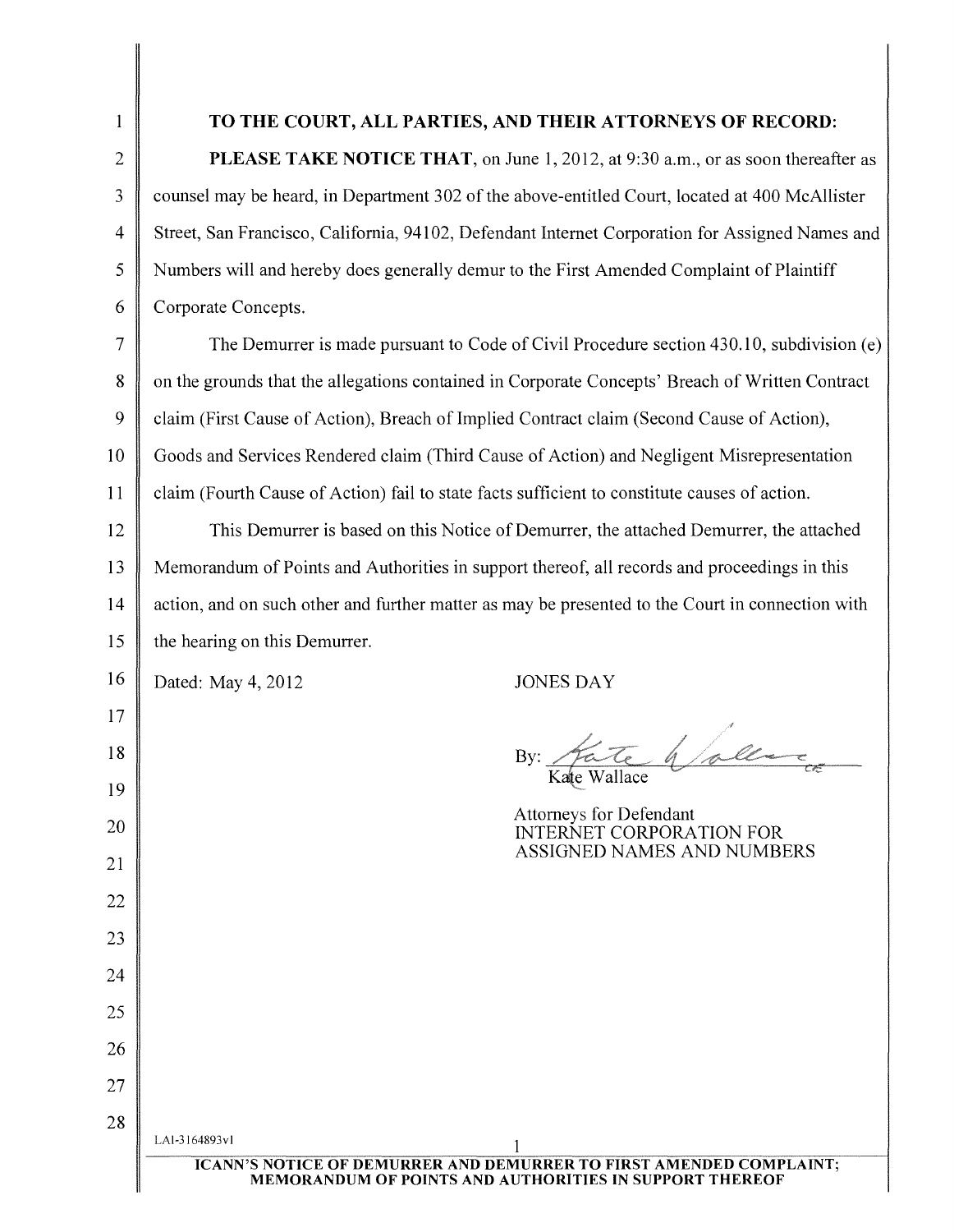| 1              | <b>DEMURRER</b>                                                                                      |  |
|----------------|------------------------------------------------------------------------------------------------------|--|
| $\overline{2}$ | Defendant Internet Corporation for Assigned Names and Numbers ("ICANN") hereby                       |  |
| 3              | demurs to Plaintiff Corporate Concepts' ("Plaintiff") First Amended Complaint on each of the         |  |
| $\overline{4}$ | following grounds:                                                                                   |  |
| 5              | <b>DEMURRER TO THE FIRST CAUSE OF ACTION</b>                                                         |  |
| 6              | 1.<br>Plaintiff's purported First Cause of Action, alleging a breach of written contract,            |  |
| 7              | fails to state facts sufficient to constitute a cause of action against Defendant ICANN, pursuant to |  |
| 8              | California Code of Civil Procedure section 430.10, subdivision (e).                                  |  |
| 9              | DEMURRER TO THE SECOND CAUSE OF ACTION                                                               |  |
| 10             | 2.<br>Plaintiff's purported Second Cause of Action, alleging a breach of implied                     |  |
| 11             | contract, fails to state facts sufficient to constitute a cause of action against Defendant ICANN,   |  |
| 12             | pursuant to California Code of Civil Procedure section 430.10, subdivision (e).                      |  |
| 13             | DEMURRER TO THE THIRD CAUSE OF ACTION                                                                |  |
| 14             | 3.<br>Plaintiff's purported Third Cause of Action, alleging goods and services rendered,             |  |
| 15             | fails to state facts sufficient to constitute a cause of action against Defendant ICANN, pursuant to |  |
| 16             | California Code of Civil Procedure section 430.10, subdivision (e).                                  |  |
| 17             | <b>DEMURRER TO THE FOURTH CAUSE OF ACTION</b>                                                        |  |
| 18             | Plaintiff's purported Fourth Cause of Action, alleging negligent misrepresentation,<br>4.            |  |
| 19             | fails to state facts sufficient to constitute a cause of action against Defendant ICANN, pursuant to |  |
| 20             | California Code of Civil Procedure section 430.10, subdivision (e).                                  |  |
| 21             | WHEREFORE, Defendant ICANN prays that its Demurrer to each cause of action in                        |  |
| 22             | Plaintiff's First Amended Complaint be sustained without leave to amend.                             |  |
| 23             | Dated: May 4, 2012<br><b>JONES DAY</b>                                                               |  |
| 24             |                                                                                                      |  |
| 25             | By:                                                                                                  |  |
| 26             | Kate Wallace                                                                                         |  |
| 27             | <b>Attorneys for Defendant</b><br><b>INTERNET CORPORATION FOR</b>                                    |  |
| 28             | ASSIGNED NAMES AND NUMBERS                                                                           |  |
|                | LAI-3164893v1<br><b>ICANN'S NOTICE OF DEMURRER AND DEMURRER TO FIRST AMENDED COMPLAINT;</b>          |  |
|                | MEMORANDUM OF POINTS AND AUTHORITIES IN SUPPORT THEREOF                                              |  |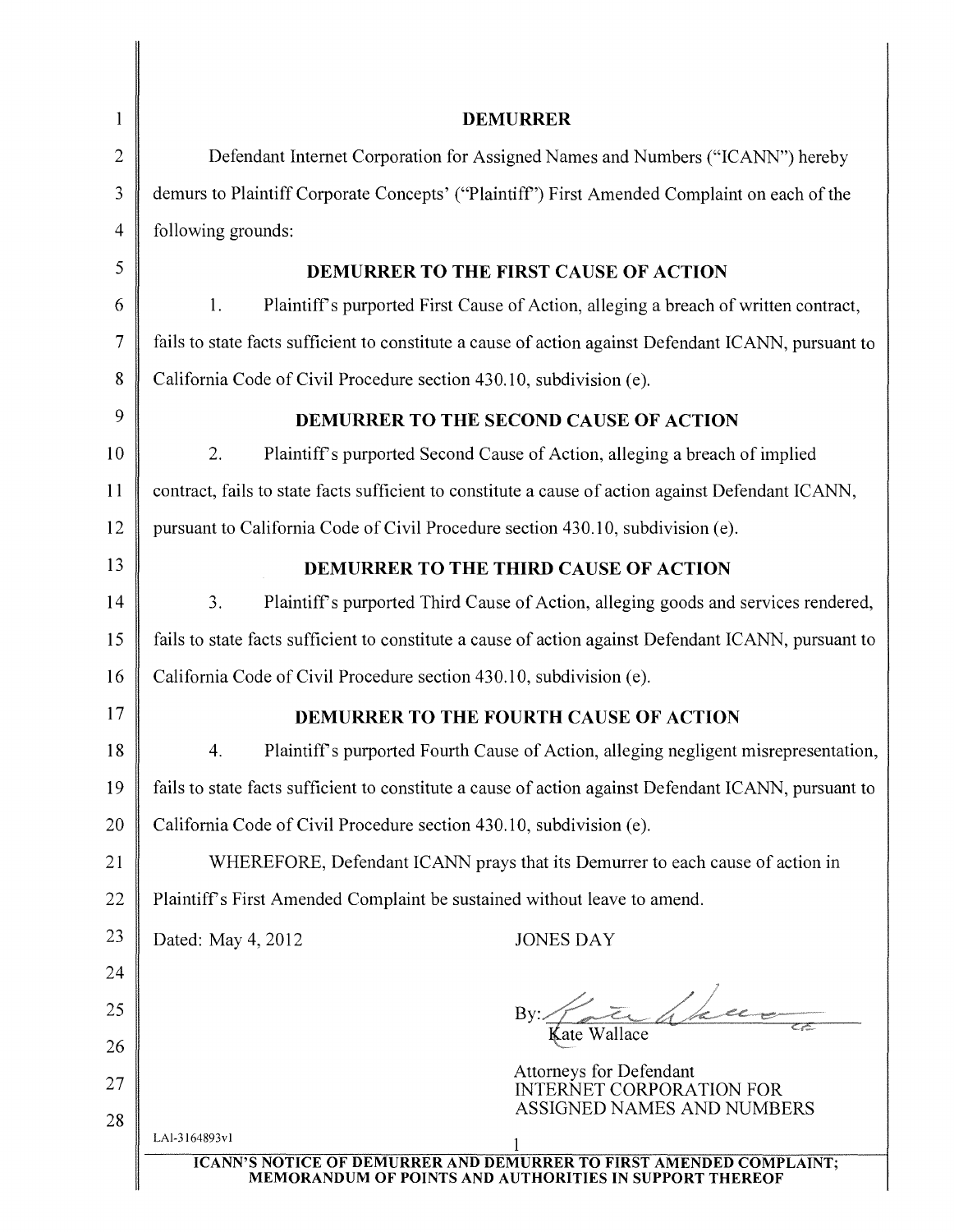| 1      |               | <b>TABLE OF CONTENTS</b>                                                                                                                                                                                          |      |
|--------|---------------|-------------------------------------------------------------------------------------------------------------------------------------------------------------------------------------------------------------------|------|
| 2      |               |                                                                                                                                                                                                                   | Page |
| 3      | I.            |                                                                                                                                                                                                                   |      |
| 4      | II.           |                                                                                                                                                                                                                   |      |
| 5      | III.          |                                                                                                                                                                                                                   |      |
|        | IV.           |                                                                                                                                                                                                                   |      |
| 6<br>7 |               | Because The First Amended Complaint Is Devoid Of Any Facts To<br>A.<br>Substantiate Plaintiff's Bare Legal Conclusion That Ms. Roger Was<br>ICANN's "Agent," Each Of Plaintiff's Claims Fails As A Matter Of Law4 |      |
| 8<br>9 |               | <b>B.</b><br>Plaintiff's First and Second Causes Of Action For Breach Of Contract Fail<br>As A Matter Of Law Because The December 4, 2010 Email Is Too                                                            |      |
| 10     |               | Plaintiff's Third Cause Of Action For Goods And Services Rendered Falls<br>$C$ .                                                                                                                                  |      |
| 11     |               | D.<br>Plaintiff's Fourth Cause Of Action For Negligent Misrepresentation Fails                                                                                                                                    |      |
| 12     |               | Plaintiff's First Amended Complaint Should Be Dismissed Without Leave<br>E.                                                                                                                                       |      |
| 13     | V.            |                                                                                                                                                                                                                   |      |
| 14     |               |                                                                                                                                                                                                                   |      |
| 15     |               |                                                                                                                                                                                                                   |      |
| 16     |               |                                                                                                                                                                                                                   |      |
| 17     |               |                                                                                                                                                                                                                   |      |
| 18     |               |                                                                                                                                                                                                                   |      |
| 19     |               |                                                                                                                                                                                                                   |      |
| 20     |               |                                                                                                                                                                                                                   |      |
| 21     |               |                                                                                                                                                                                                                   |      |
| 22     |               |                                                                                                                                                                                                                   |      |
| 23     |               |                                                                                                                                                                                                                   |      |
| 24     |               |                                                                                                                                                                                                                   |      |
| 25     |               |                                                                                                                                                                                                                   |      |
| 26     |               |                                                                                                                                                                                                                   |      |
| 27     |               |                                                                                                                                                                                                                   |      |
| 28     |               |                                                                                                                                                                                                                   |      |
|        | LAI-3164893v1 | 1<br><b>ICANN'S NOTICE OF DEMURRER AND DEMURRER TO FIRST AMENDED COMPLAINT;</b>                                                                                                                                   |      |

 $\begin{array}{c} \hline \end{array}$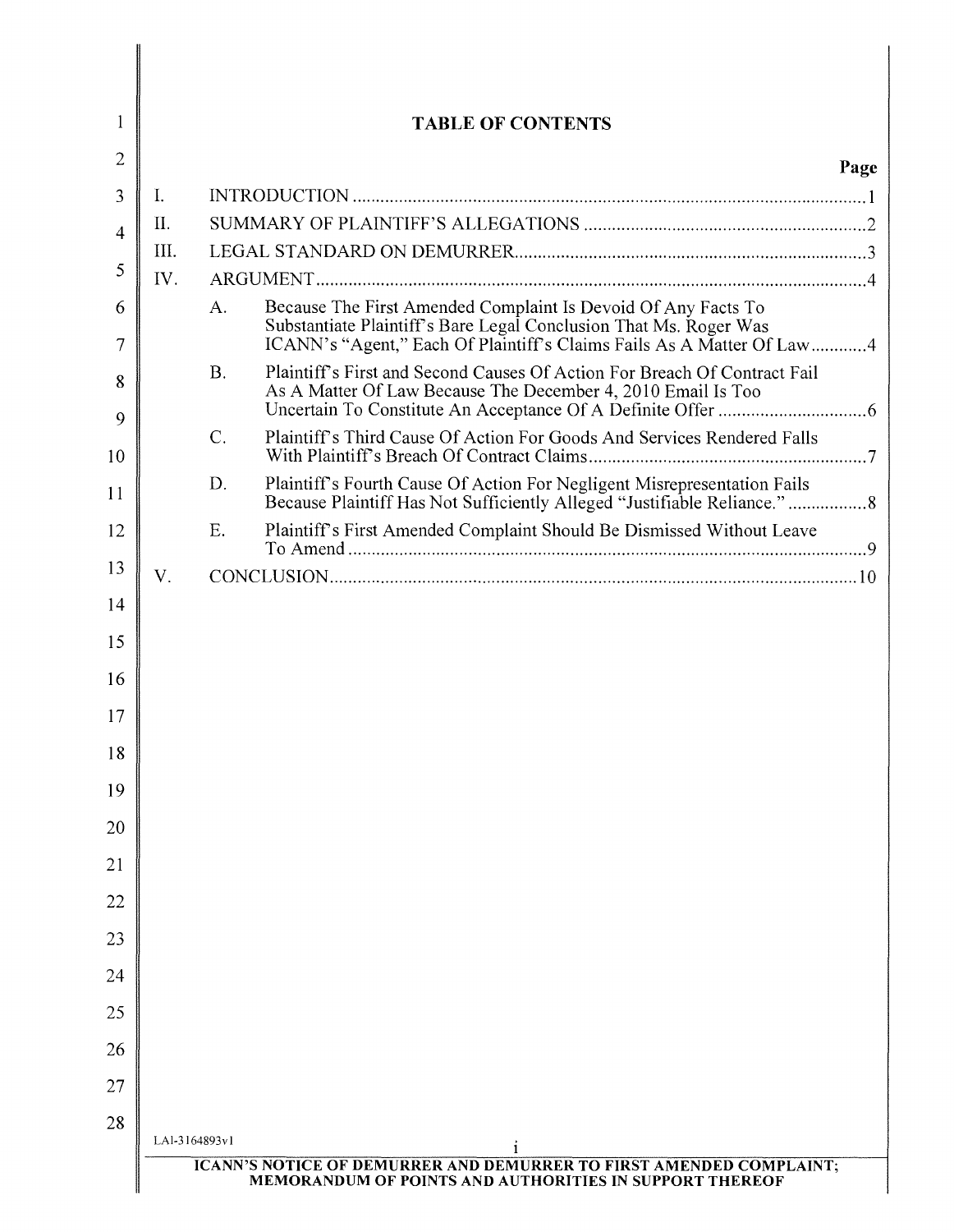| 1  |                                                                                                                                       |
|----|---------------------------------------------------------------------------------------------------------------------------------------|
| 2  |                                                                                                                                       |
| 3  | <b>TABLE OF AUTHORITIES</b>                                                                                                           |
| 4  | Page                                                                                                                                  |
| 5  | <b>CASES</b>                                                                                                                          |
| 6  | Agosta v. Astor                                                                                                                       |
| 7  |                                                                                                                                       |
| 8  | Apollo Capital Fund, LLC v. Roth Capital Partners, LLC                                                                                |
| 9  | Barnett v. Fireman's Fund Insurance Co.                                                                                               |
| 10 |                                                                                                                                       |
| 11 | Blank v. Kirwan                                                                                                                       |
| 12 |                                                                                                                                       |
| 13 | Howell v. Courtesy Chevrolet, Inc.                                                                                                    |
| 14 | India Paint & Lacquer Co. v. United Steel Products Corp.                                                                              |
| 15 |                                                                                                                                       |
| 16 | Kaplan v. Coldwell Banker Residential Affiliates, Inc.                                                                                |
| 17 |                                                                                                                                       |
| 18 | Lindsay-Field v. Friendly                                                                                                             |
| 19 | McBride v. Boughton                                                                                                                   |
| 20 |                                                                                                                                       |
| 21 | McMurry v. Pacific Ready-Cut Homes, Inc.                                                                                              |
| 22 |                                                                                                                                       |
| 23 | Paratore v. Scharetg                                                                                                                  |
| 24 | Schmidt v. Foundation Health                                                                                                          |
| 25 |                                                                                                                                       |
| 26 | Taxpayers for Improving Pub. Safety v. Schwarzenegger                                                                                 |
| 27 | Vaillette v. Fireman's Fund Insurance Co.                                                                                             |
| 28 | LAI-3164893v1                                                                                                                         |
|    | <b>ICANN'S NOTICE OF DEMURRER AND DEMURRER TO FIRST AMENDED COMPLAINT;</b><br>MEMORANDUM OF POINTS AND AUTHORITIES IN SUPPORT THEREOF |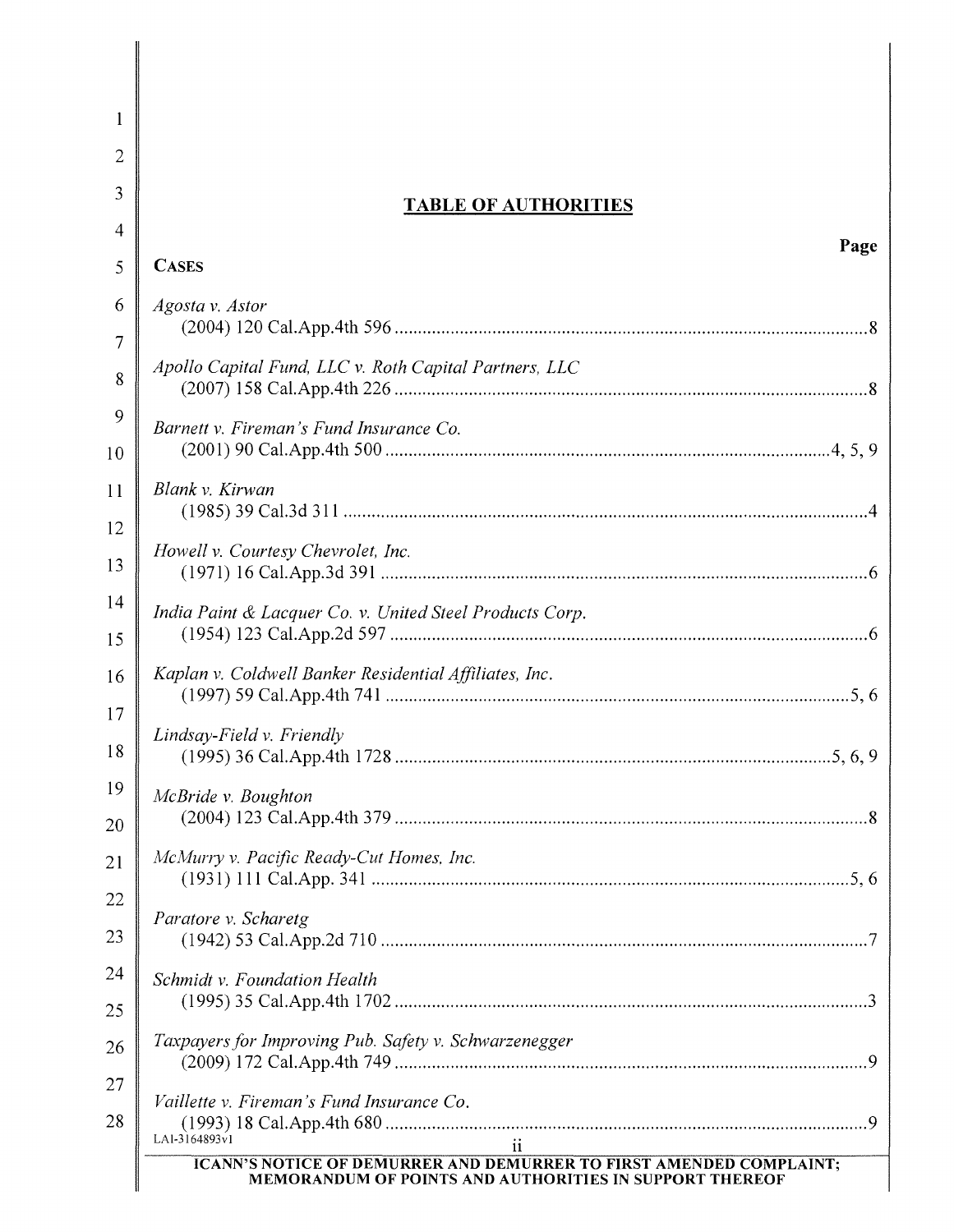| $\mathbf{1}$        | <b>TABLE OF AUTHORITIES</b>                                                                                                           |
|---------------------|---------------------------------------------------------------------------------------------------------------------------------------|
| $\overline{2}$      | (continued)<br>Page                                                                                                                   |
| 3<br>$\overline{4}$ | Weddington Productions, Inc. v. Flick                                                                                                 |
| 5                   | Zumbrun v. Univ. of Southern Cal.                                                                                                     |
| 6                   | <b>STATUTES</b>                                                                                                                       |
| 7                   |                                                                                                                                       |
| 8<br>9              |                                                                                                                                       |
| 10                  |                                                                                                                                       |
| 11                  |                                                                                                                                       |
| 12                  |                                                                                                                                       |
| 13                  |                                                                                                                                       |
| 14                  | <b>OTHER AUTHORITIES</b>                                                                                                              |
| 15                  |                                                                                                                                       |
| 16                  |                                                                                                                                       |
| 17                  |                                                                                                                                       |
| 18                  |                                                                                                                                       |
| 19                  |                                                                                                                                       |
| 20                  |                                                                                                                                       |
| 21                  |                                                                                                                                       |
| 22                  |                                                                                                                                       |
| 23                  |                                                                                                                                       |
| 24                  |                                                                                                                                       |
| 25<br>26            |                                                                                                                                       |
| 27                  |                                                                                                                                       |
| 28                  |                                                                                                                                       |
|                     | LAI-3164893v1<br>$\overline{111}$                                                                                                     |
|                     | <b>ICANN'S NOTICE OF DEMURRER AND DEMURRER TO FIRST AMENDED COMPLAINT;</b><br>MEMORANDUM OF POINTS AND AUTHORITIES IN SUPPORT THEREOF |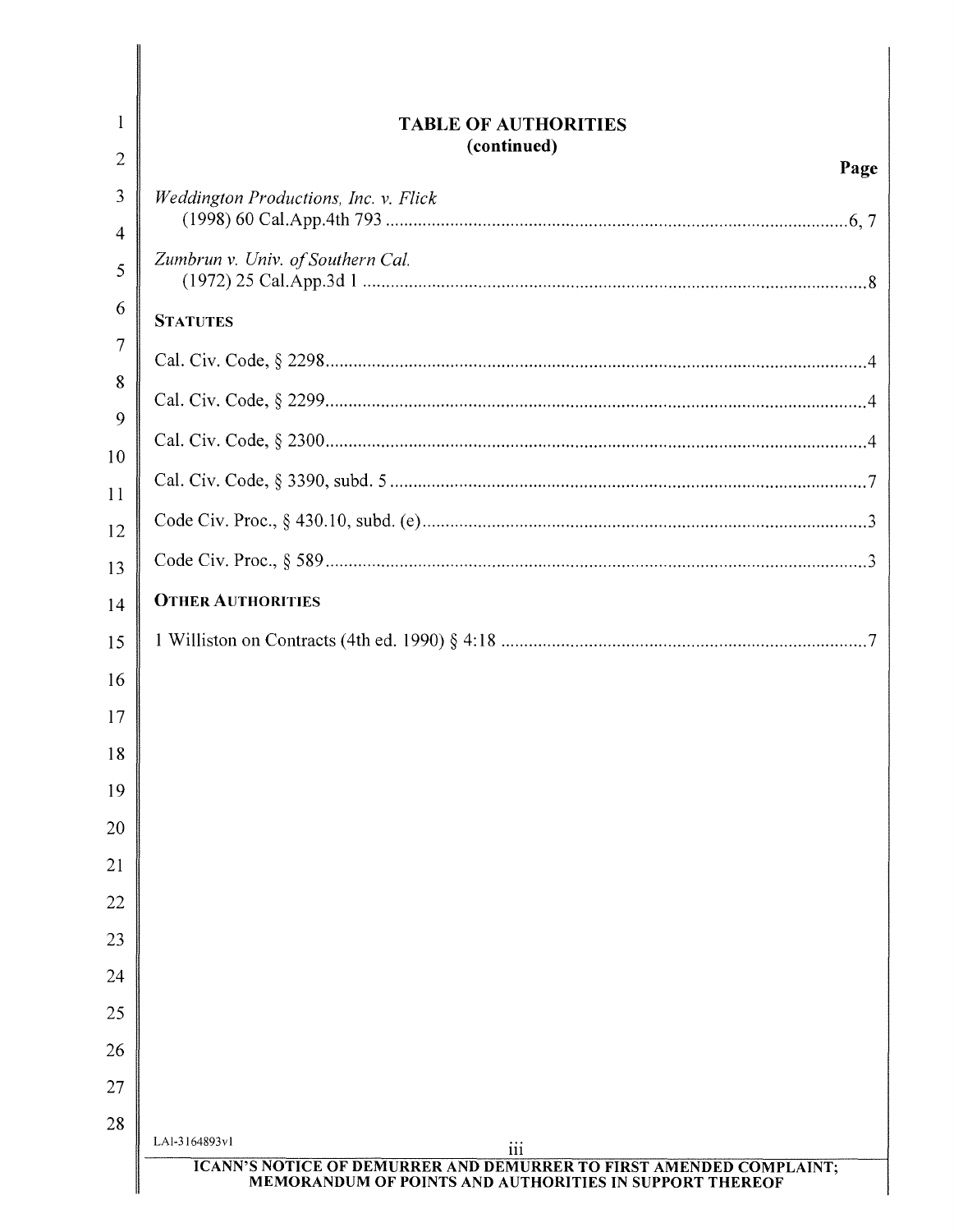# MEMORANDUM OF POINTS AND AUTHORITIES

### $2 \parallel L$ INTRODUCTION

 $\mathbf{1}$ 

3 CANN did not enter into a contract with Corporate Concepts. Corporate Concepts has 4 not and cannot allege otherwise. Corporate Concepts tries to create a "contract" out of a series of 5 communications it had with a third party representing a separate organization-not ICANN.  $6 \parallel$  There are no facts alleged—nor can they be—establishing that the third party was ICANN's 7 agent. Absent an agency relationship, no facts can support a breach of contract claim against  $8 \parallel$  ICANN. ICANN therefore requests that this Court sustain its demurrer without leave to amend.<sup>1</sup>

9 Specifically, Corporate Concepts' ("Plaintiff') lawsuit against Defendant Internet 10 Corporation for Assigned Names and Numbers ("ICANN") for breach of contract and associated 11 causes of action is premised entirely on Plaintiff's alleged communications not with ICANN, but 12 with ICANN's purported agent. Plaintiff, however, does not allege any facts supporting the 13 existence of an agency relationship. Indeed, the First Amended Complaint is devoid of any 14 allegation even arguably suggesting that ICANN, the alleged principal, undertook any conduct or 15 made any representations to Plaintiff that would reasonably cause Plaintiff to believe that ICANN 16 had authorized this "agent" to contract on ICANN's behalf. This is fatal to each of Plaintiff's 17 claims. Without intentional or negligent conduct by the alleged principal creating a reasonable  $18$  belief in the minds of third persons that an agency relationship exists, no such relationship can 19 exist. Plaintiffs entire First Amended Complaint should be dismissed on this ground alone.

20 Second, the so-called "contract" upon which Plaintiff has sued is nothing more than a 21 vague and uncertain email from ICANN's purported "agent" to Plaintiff (ICANN was not copied  $22 \parallel$  on the communication) that fails to identify the essential terms of the "contract." There is no  $23$  articulation of what services would be provided or the cost for such services. The performance  $24$  promised by Plaintiff in this so-called "contract" is not articulated, and the supposed "contract" 25 does not set out any obligations agreed to by any party. The email itself, therefore, is not a valid

26

27 28 <sup>1</sup> Plaintiff filed its initial Complaint on February 14, 2012. ICANN demurred to Plaintiff's Complaint on March 16, 2012. Instead of opposing ICANN's demurrer, Plaintiffs opted to withdraw their Complaint and subsequently filed the First Amended Complaint that is the subject of ICANN's instant demurrer. LAI-3164893vl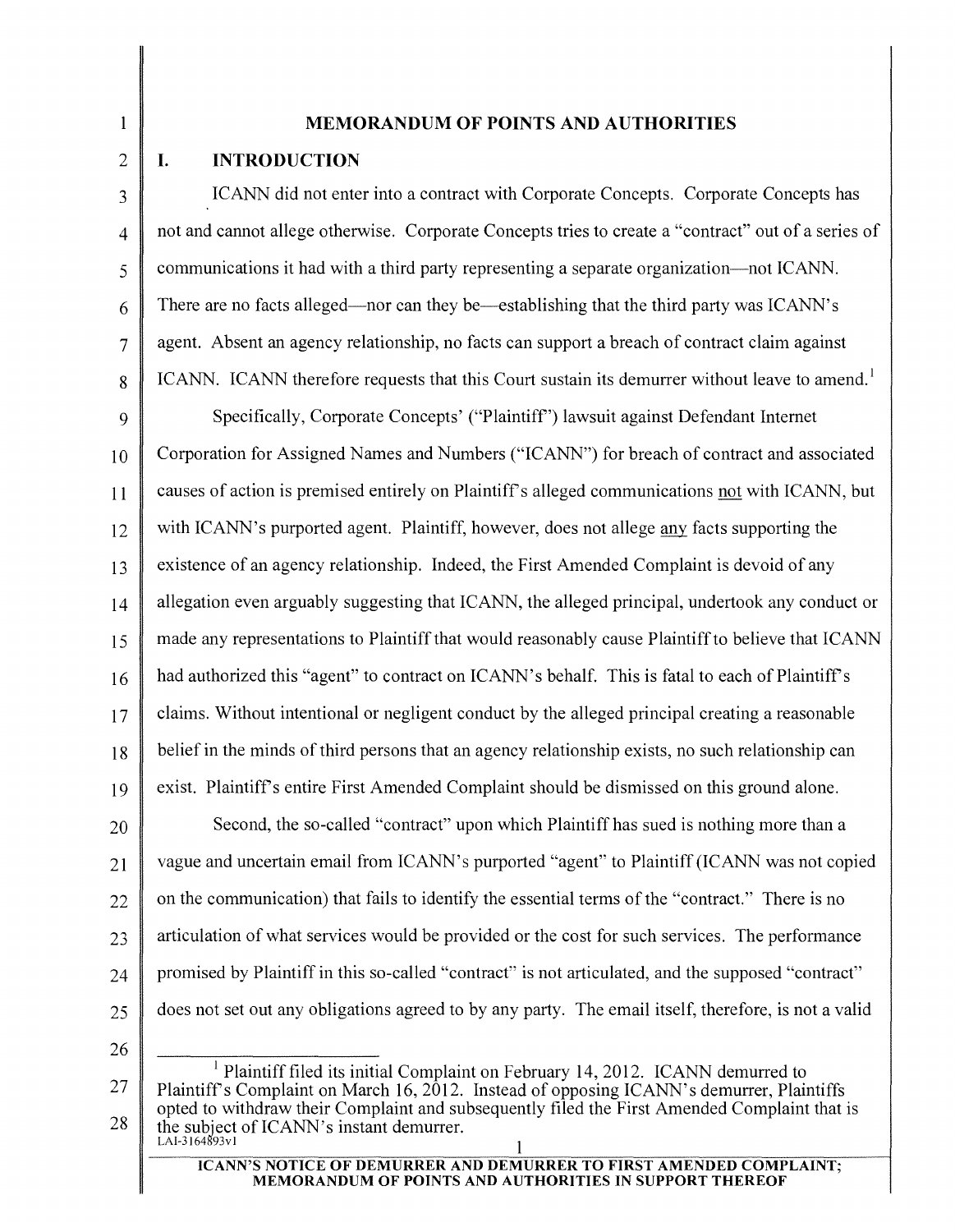$\mathbf{1}$ contract and Plaintiff's First and Second Causes of Action should be dismissed on this separate 2 and independent ground.

3 Third, because Plaintiff's Third Cause of Action, a common count for goods and services 4 rendered, is premised on the same facts and seeks the same recovery demanded in Plaintiff's 5 breach of contract claims, it must be dismissed for the same reasons the contract claims fail.

 Finally, Plaintiff's Fourth Cause of Action for negligent misrepresentation must be dismissed because Plaintiff has not alleged facts sufficient to establish that Plaintiff's reliance on ICANN's "agent's" alleged representations was justified, as there was no representation or 9 conduct by ICANN confirming this agent's authority to act on ICANN's behalf.

10 | ICANN respectfully requests that Plaintiff's entire First Amended Complaint be dismissed 11 | with prejudice.

# 12 II. SUMMARY OF PLAINTIFF'S ALLEGATIONS

13 Plaintiff is in the business of planning and executing corporate events. (FAC  $\llbracket 6 \rrbracket$ ) 14 Defendant ICANN is a not-for-profit public benefit corporation that administers certain features 15 of the Internet's domain name system pursuant to a series of agreements with the United States 16 Government. *(See id.* at 17.) On "information and belief," Plaintiff alleges that ICANN relies on 17 organizations called Internet Societies ("ISOCs"), including the San Francisco Bay Internet 18 Society ("SF Bay ISOC"), to plan and organize local events for ICANN. *(Ibid.)*

19 On November 21, 2010, Ms. Annalisa Roger, the Vice Chair of the SF Bay ISOC, 20 contacted Plaintiff and allegedly identified herself as ICANN's "agent." *(Id.* at 18.) Ms. Roger 21  $\parallel$  purportedly told Plaintiff that ICANN had asked her to plan a gala event in connection with 22 | ICANN's annual meeting, to be held in San Francisco, California from March 12-17, 2011. *23 (Ibid.)*

24 Upon a purported request by Ms. Roger, Plaintiff subsequently submitted to SF Bay ISOC 25 (through Ms. Roger) three budgets for three different proposed venues for the gala event, each 26 containing a "management fee" of \$40,000.00. *(Id.* at 19.) Plaintiff does not allege that Ms. 27 Roger, SF Bay ISOC or ICANN approved any of the three budgets submitted by Plaintiff. 28 Plaintiff alleges that Ms. Roger subsequently entered into a contract with Plaintiff on behalf of LAI-3164893vl 2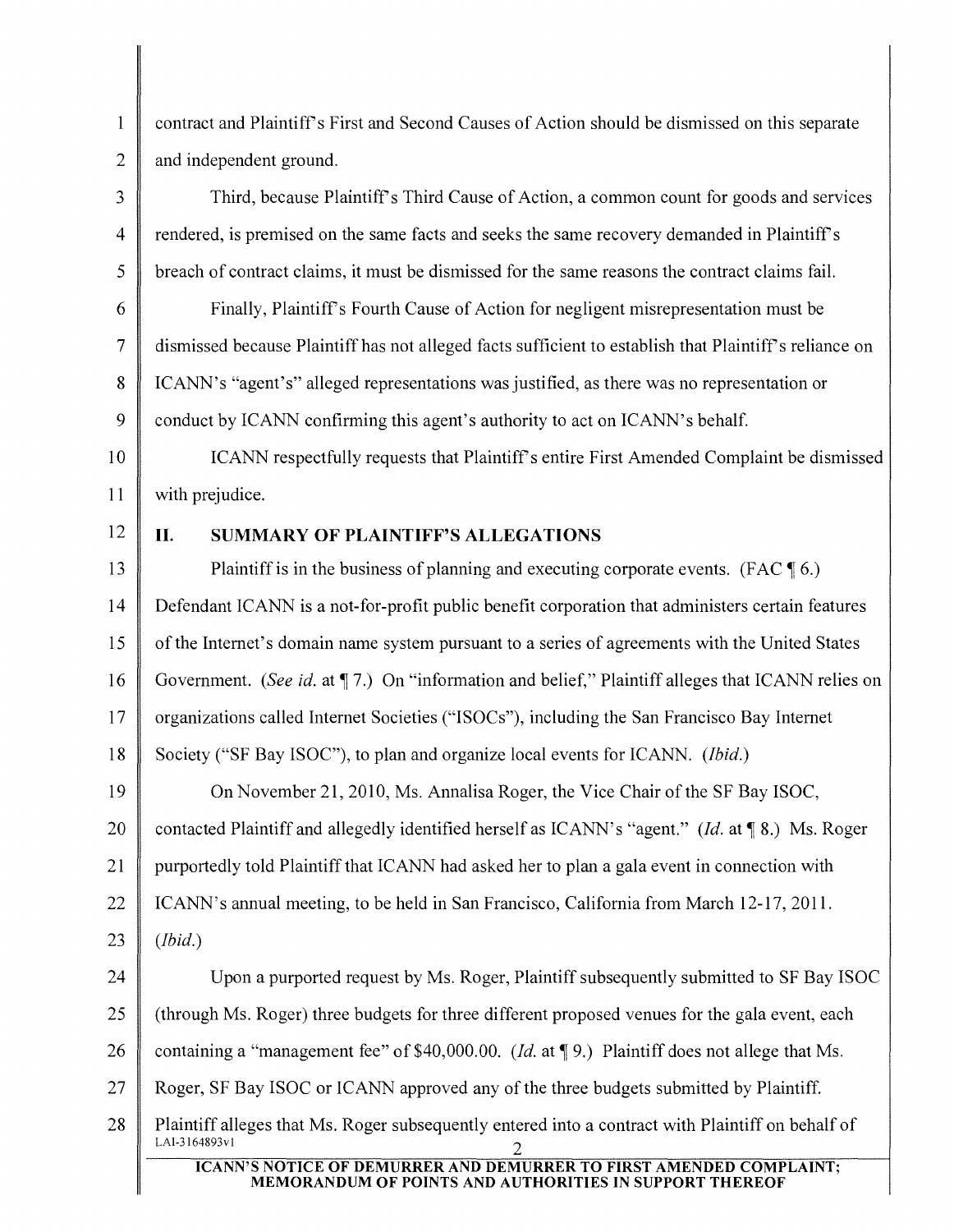$\mathbf{1}$ ICANN by email on December 4, 2010, in which "Ms. Roger stated that she had 'just finished a 2 meeting with ICANN' in which ICANN and Ms. Roger had agreed to hire Corporate Concepts 3 and to pay its management fee, with the choice of venue to be decided." *(Id.* at  $\P$  10; Ex. A to 4 FAC.) Plaintiff does not allege that ICANN was an author or recipient of the December 4, 2010 5 email or that Plaintiff had any oral or written communication with ICANN—as opposed to Ms. 6 Roger, ICANN's purported agent—at any time prior to the formation of the alleged contract on 7 December 4, 2010.

8 **On January 6, 2011, Plaintiff summarized the terms to which ICANN had allegedly** 9 agreed in a formal Letter of Agreement. (FAC  $\P$  17; Ex. B to FAC.) The Letter of Agreement 10 was sent to Ms. Roger at SF Bay ISOC, not ICANN, and was never executed by either party. 11 (Ex. B to FAC.) On January 11,2011, Plaintiff allegedly forwarded to ICANN an invoice in the 12 amount of \$206,142.50; this was Plaintiff's first direct communication with ICANN. (FAC  $\P$  18.) 13 The invoice indicated that it was "per [the] Letter of Agreement, dated January 6, 2011." (Ex. B 14 to FAC.)

15 Plaintiff alleges that, on February 4,2011, ICANN informed Plaintiffthat it had engaged 16 another company to plan the gala event and that Plaintiff's services were not required. (FAC 17  $\parallel$  ¶ 20.) Plaintiff brings this lawsuit because ICANN has "refused to compensate Plaintiff for its 18 services, and has refused to pay the [\$40,000.00] non-refundable management fee under the 19 contract."  $(Id.$  at  $\P$  21.)

20 **Based on the foregoing alleged conduct, Plaintiff asserts four causes of action against** 21 ICANN: (1) breach of written contract; (2) breach of implied contract; (3) goods and services 22 rendered; and (4) negligent misrepresentation. Each of these claims fails as a matter of law, as 23 explained below.

# 24 III. LEGAL STANDARD ON DEMURRER

25 The function of a demurrer is to test the sufficiency of the allegations of the complaint.

26 (Code Civ. Proc., § 589; *Schmidt* v. *Foundation Health* (1995) 35 Cal.App.4th 1702, 1706.) A

27 demurrer is appropriate where the complaint "does not state facts sufficient to constitute a cause

28 of action." (Code Civ. Proc., § 430.10, subd. (e).) A court is to "treat the demurrer as admitting LAI-3164893vl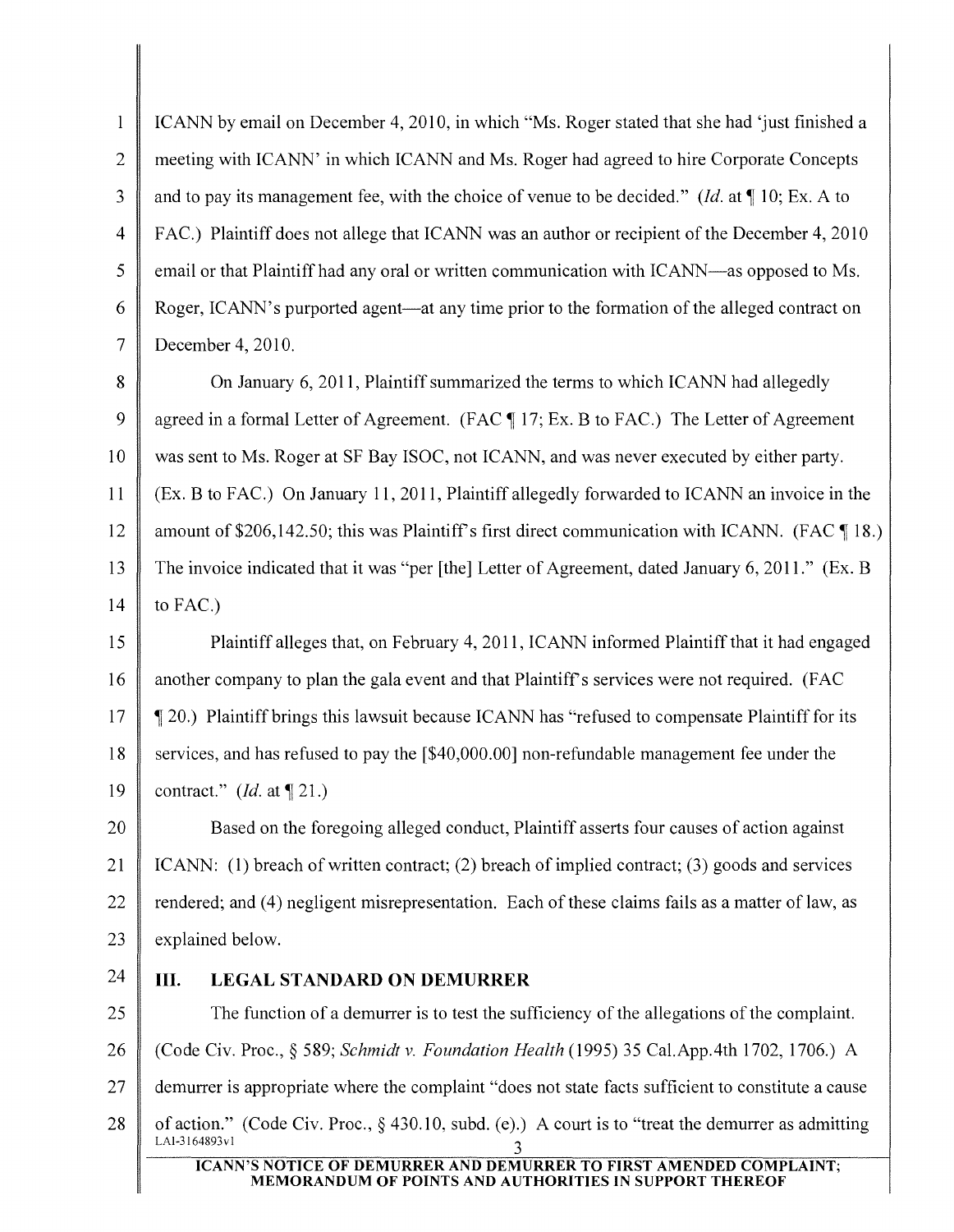$\mathbf{1}$ all material facts properly pleaded, but not contentions, deductions, or conclusions of fact or law." *2 (Blank* v. *Kirwan* (1985) 39 Ca1.3d 311,318.)

- $3$  IV. ARGUMENT IV.
- 4
- 5

# A. Because The First Amended Complaint Is Devoid Of Any Facts To Substantiate Plaintiff's Bare Legal Conclusion That Ms. Roger Was ICANN's "Agent," Each Of Plaintiff's Claims Fails As A Matter Of Law.

6 Each of Plaintiff's claims is premised on Plaintiff's conclusory allegation that 7 Ms. Roger-who is the Vice Chair of SF Bay ISOC and not an ICANN employee-entered into a 8 contract with Plaintiff as ICANN's "agent." (FAC 17.) The incurable problem faced by 9 Plaintiff, however, is that ICANN never authorized Ms. Roger or SF Bay ISOC to contract on its 10 behalf and never undertook any conduct toward Plaintiff that would reasonably cause Plaintiff to 11 believe that Ms. Roger or SF Bay ISOC was so authorized. This is made clear by the complete 12 dearth of facts in the First Amended Complaint linking ICANN to Ms. Roger or SF Bay ISOC. 13 Instead, Plaintiff asserts only the legal conclusion ("[o]n information and belief," FAC  $\P$ 7), 14 wholly unsubstantiated by a single fact, that ICANN relies on SF Bay ISOC to act "as ICANN's 15 agent to plan and organiz[e] local events." *(Ibid.)* Case law could not be clearer: The court does 16 not assume the truth ofsuch conclusions on demurrer. *(Barnett* v. *Fireman's Fund Insurance Co.*  $17 \parallel (2001)$  90 Cal.App.4th 500, 505.)

18 An agency is either actual or ostensible. (Cal. Civ. Code,  $\S$  2298.) An agency is actual 19 when the agent is really employed by the principal. (Cal. Civ. Code,  $\S$  2299.) An agency is 20 ostensible when the principal intentionally, or by want of ordinary care, causes a third person to 21 believe another to be his agent, but is not really employed by him. (Cal. Civ. Code,  $\S$  2300.)

22 First, Plaintiff alleges no facts suggesting that Ms. Roger or any SF Bay ISOC 23 representative were employed or engaged by ICANN in any manner sufficient to give rise to an 24 actual agency relationship.<sup>2</sup> Second, any attempt by Plaintiff to plead an ostensible agency 25  $\parallel$  relationship likewise fails because an ostensible agency cannot be established by the

- 26 representations or conduct of the purported agent; the statements or acts of the principal must be
- 27

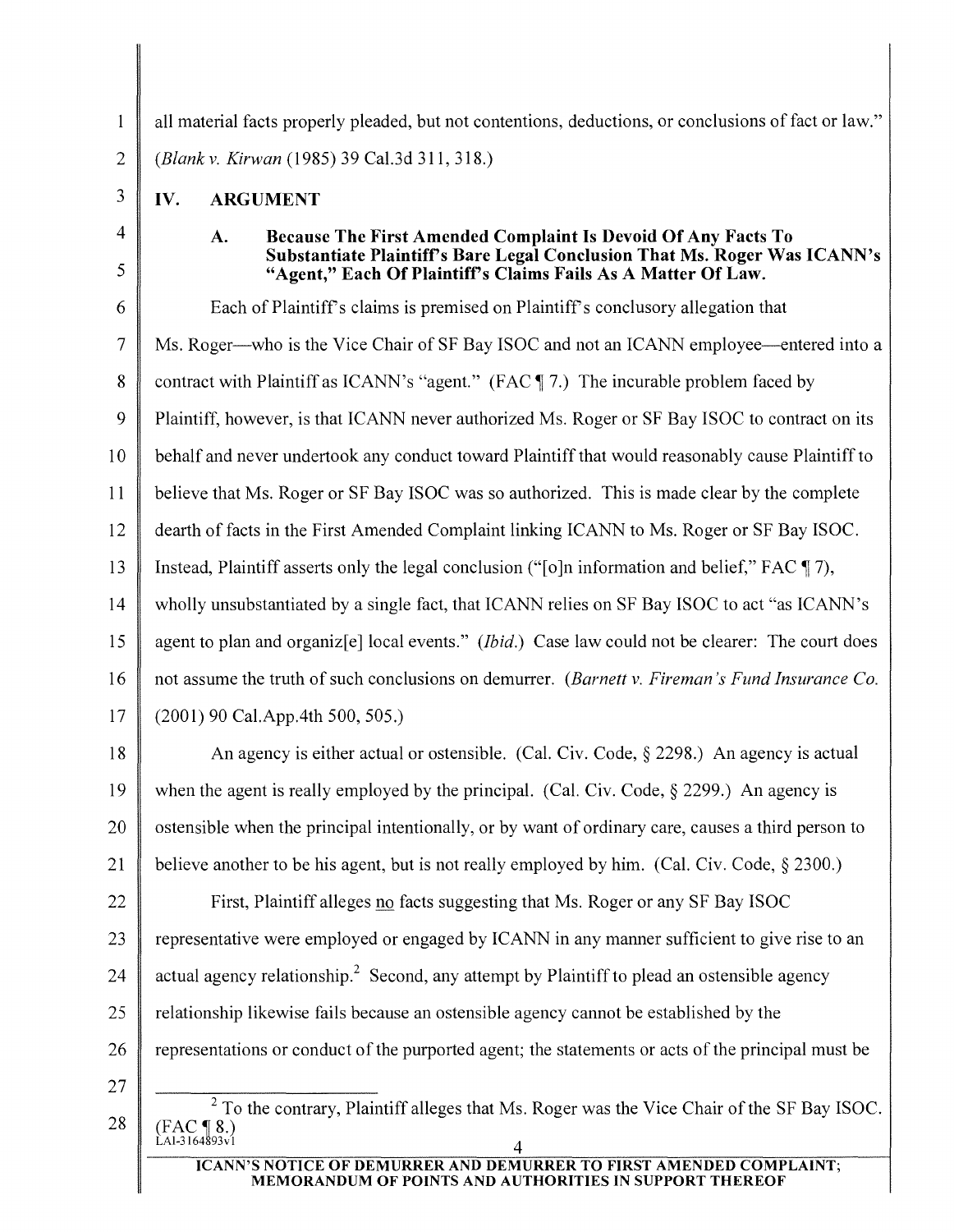| $\mathbf{1}$        | such as to cause the third party to reasonably believe the agency existed. Specifically, to prevail                                                                                                                                                                                                 |
|---------------------|-----------------------------------------------------------------------------------------------------------------------------------------------------------------------------------------------------------------------------------------------------------------------------------------------------|
| $\overline{2}$      | on an ostensible agency theory, a plaintiff must establish three elements:                                                                                                                                                                                                                          |
| 3                   | The third party (here, Plaintiff) must have had a reasonable belief in the agent's<br>1.                                                                                                                                                                                                            |
| 4                   | authority;                                                                                                                                                                                                                                                                                          |
| 5                   | 2. That belief must be generated by some act or negligence of the principal (here,<br>ICANN); and                                                                                                                                                                                                   |
| 6<br>$\overline{7}$ | The third party (here, Plaintiff) must be non-negligent in relying on the agent's<br>3.<br>apparent authority.                                                                                                                                                                                      |
| 8                   | (Kaplan v. Coldwell Banker Residential Affiliates, Inc. (1997) 59 Cal. App. 4th 741, 747)                                                                                                                                                                                                           |
| 9                   | Notably, in proving the second element, California courts are clear that "[o] stensible                                                                                                                                                                                                             |
| 10                  | authority of an agent cannot be based on the agent's conduct alone; there must be evidence of                                                                                                                                                                                                       |
| 11                  | conduct by the principal which causes a third party reasonably to believe the agent has authority."                                                                                                                                                                                                 |
| 12                  | (Lindsay-Field v. Friendly (1995) 36 Cal.App.4th 1728, 1734; see also Kaplan, supra,                                                                                                                                                                                                                |
| 13                  | 59 Cal. App. 4th at p. 747 ["The ostensible authority of an agent cannot be based solely upon the                                                                                                                                                                                                   |
| 14                  | agent's conduct."]; McMurry v. Pacific Ready-Cut Homes, Inc. (1931) 111 Cal.App. 341, 343                                                                                                                                                                                                           |
| 15                  | ["To state the same requirements in different terms and in reverse order, there must be some                                                                                                                                                                                                        |
| 16                  | intentional conduct or neglect on the part of the alleged principal creating a belief in the minds of                                                                                                                                                                                               |
| 17                  | third persons that an agency exists, and a reasonable reliance thereon by such third persons.".)                                                                                                                                                                                                    |
| 18                  | Plaintiff does not allege that ICANN, the purported principal, undertook any conduct or                                                                                                                                                                                                             |
| 19                  | made any representations to Plaintiff that would reasonably cause Plaintiff to believe that ICANN                                                                                                                                                                                                   |
| 20                  | had authorized Ms. Roger or SF Bay ISOC to contract on its behalf. <sup>3</sup> All Plaintiff alleges is that                                                                                                                                                                                       |
| 21                  | the purported agent Ms. Roger—not ICANN—made statements to Plaintiff that Plaintiff believed                                                                                                                                                                                                        |
| 22                  | showed a valid agency relationship. (FAC T 8 ["Annalisa Roger of SFBayISOC contacted                                                                                                                                                                                                                |
| 23                  | Ms. Tonneson of Corporate Concepts, identifying herself as an agent of ICANN"], emphasis                                                                                                                                                                                                            |
| 24                  | added; <i>id.</i> ["Ms. Roger told Ms. Tonneson ICANN had designated her to plan a gala event"],                                                                                                                                                                                                    |
| 25                  | emphasis added; ¶ 9 ["At Ms. Roger's request, Corporate Concepts submitted three estimated                                                                                                                                                                                                          |
| 26                  |                                                                                                                                                                                                                                                                                                     |
| 27                  | <sup>3</sup> As noted, while Plaintiff alleges "[o]n information and belief" that ICANN relies on SF<br>Bay ISOC to act "as ICANN's agent to plan and organiz[e] local events" (FAC ¶ 7), Plaintiff<br>cannot overcome demurrer by pleading bare legal conclusions wholly unsubstantiated by facts. |
| 28                  | (Barnett v. Fireman's Fund Insurance Co. $(2001)$ 90 Cal.App.4th 500, 505.)<br>LAI-3164893v1                                                                                                                                                                                                        |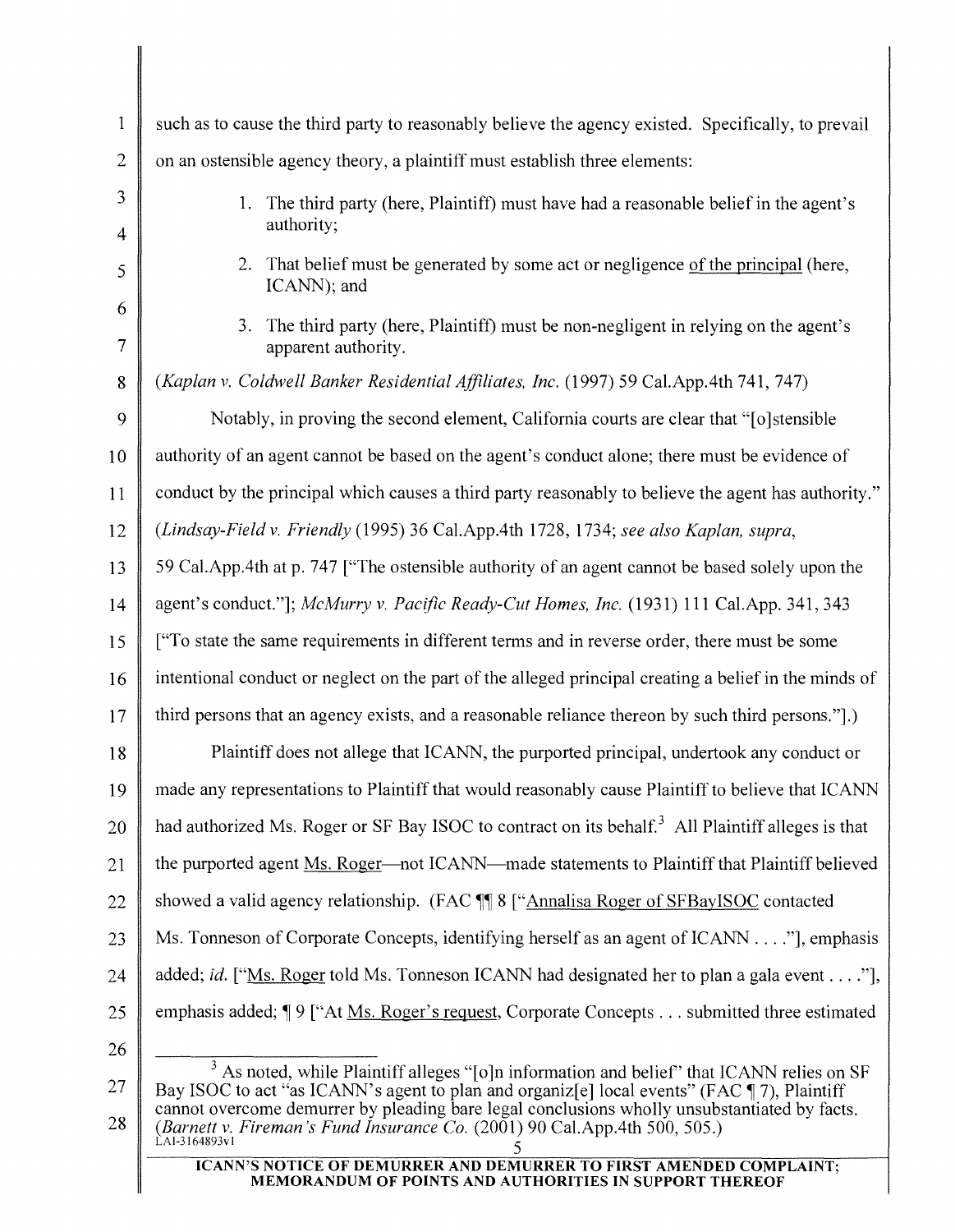| 1              | budgets."], emphasis added; ¶10 ["On December 4, 2010, Ms. Roger accepted Corporate                                                                                                                                                                                                                                                                                                                                    |  |  |  |
|----------------|------------------------------------------------------------------------------------------------------------------------------------------------------------------------------------------------------------------------------------------------------------------------------------------------------------------------------------------------------------------------------------------------------------------------|--|--|--|
| $\overline{2}$ | Concepts' bid on behalf of ICANN by email. Ms. Roger stated that she had 'just finished a                                                                                                                                                                                                                                                                                                                              |  |  |  |
| 3              | meeting with ICANN' in which ICANN and Ms. Roger had agreed to hire Corporate Concepts                                                                                                                                                                                                                                                                                                                                 |  |  |  |
| 4              | "], emphasis added.)                                                                                                                                                                                                                                                                                                                                                                                                   |  |  |  |
| 5              | But representations by the agent are not sufficient, as the law is clear that statements made                                                                                                                                                                                                                                                                                                                          |  |  |  |
| 6              | by the purported agent cannot establish an ostensible agency. (Kaplan, supra, 59 Cal.App.4th at                                                                                                                                                                                                                                                                                                                        |  |  |  |
| 7              | p. 747; Lindsay-Field, supra, 36 Cal.App.4th at p. 1734; see also McMurry, supra, 111 Cal.App.                                                                                                                                                                                                                                                                                                                         |  |  |  |
| 8              | at p. 343 ["T] he third person must believe that the agent possessed the authority assumed, and []                                                                                                                                                                                                                                                                                                                     |  |  |  |
| 9              | this belief must have arisen by reason of the acts and declaration of the principal, recognizing the                                                                                                                                                                                                                                                                                                                   |  |  |  |
| 10             | authority of the agent in similar previous transactions."]; cf. Howell v. Courtesy Chevrolet, Inc.                                                                                                                                                                                                                                                                                                                     |  |  |  |
| 11             | (1971) 16 Cal.App.3d 391, 401 ["The declarations of an agent are not admissible to prove the fact                                                                                                                                                                                                                                                                                                                      |  |  |  |
| 12             | of his agency or the extent of his power as such agent.".) <sup>4</sup>                                                                                                                                                                                                                                                                                                                                                |  |  |  |
| 13             | In short, Plaintiff cannot establish that its belief in the purported agency relationship was                                                                                                                                                                                                                                                                                                                          |  |  |  |
| 14             | generated by some act or negligence of ICANN. Plaintiff therefore cannot establish that either                                                                                                                                                                                                                                                                                                                         |  |  |  |
| 15             | Ms. Roger or SF Bay ISOC was ICANN's ostensible agent as a matter of law. Accordingly,                                                                                                                                                                                                                                                                                                                                 |  |  |  |
| 16             | ICANN's demurrer to every single cause of action should be sustained, without leave to amend.                                                                                                                                                                                                                                                                                                                          |  |  |  |
| 17<br>18       | <b>B.</b><br>Plaintiff's First and Second Causes Of Action For Breach Of Contract Fail As<br>A Matter Of Law Because The December 4, 2010 Email Is Too Uncertain To<br><b>Constitute An Acceptance Of A Definite Offer.</b>                                                                                                                                                                                            |  |  |  |
| 19             | Even had ICANN authorized Ms. Roger or SF Bay ISOC to contract with Plaintiff on                                                                                                                                                                                                                                                                                                                                       |  |  |  |
| 20             | ICANN's behalf (which it did not), the December 4, 2010 email from Ms. Roger to Plaintiff does                                                                                                                                                                                                                                                                                                                         |  |  |  |
| 21             | not constitute a valid contract. (See Ex. A to FAC.) A valid contract requires an offer,                                                                                                                                                                                                                                                                                                                               |  |  |  |
| 22             | acceptance and consideration. An offer must be sufficiently definite, or must call for such                                                                                                                                                                                                                                                                                                                            |  |  |  |
| 23             | definite terms in the acceptance, that the performance promised is reasonably certain.                                                                                                                                                                                                                                                                                                                                 |  |  |  |
| 24             | ( <i>Weddington Productions, Inc. v. Flick</i> (1998) 60 Cal.App.4th 793, 811-812 ["A proposal 'cannot"                                                                                                                                                                                                                                                                                                                |  |  |  |
| 25             | be accepted so as to form a contract unless the terms of the contract are reasonably certain.                                                                                                                                                                                                                                                                                                                          |  |  |  |
| 26             |                                                                                                                                                                                                                                                                                                                                                                                                                        |  |  |  |
| 27<br>28       | <sup>4</sup> Moreover, the fact that Plaintiff forwarded ICANN an (unsolicited) invoice on January<br>6, 2011 does not, absent further evidence of an agreement, establish the existence of an agency<br>relationship or a contract. (India Paint & Lacquer Co. v. United Steel Products Corp. (1954) 123<br>Cal.App.2d 597, 607 ["The prevailing rule is that an invoice, standing alone, is not a contract."].)<br>6 |  |  |  |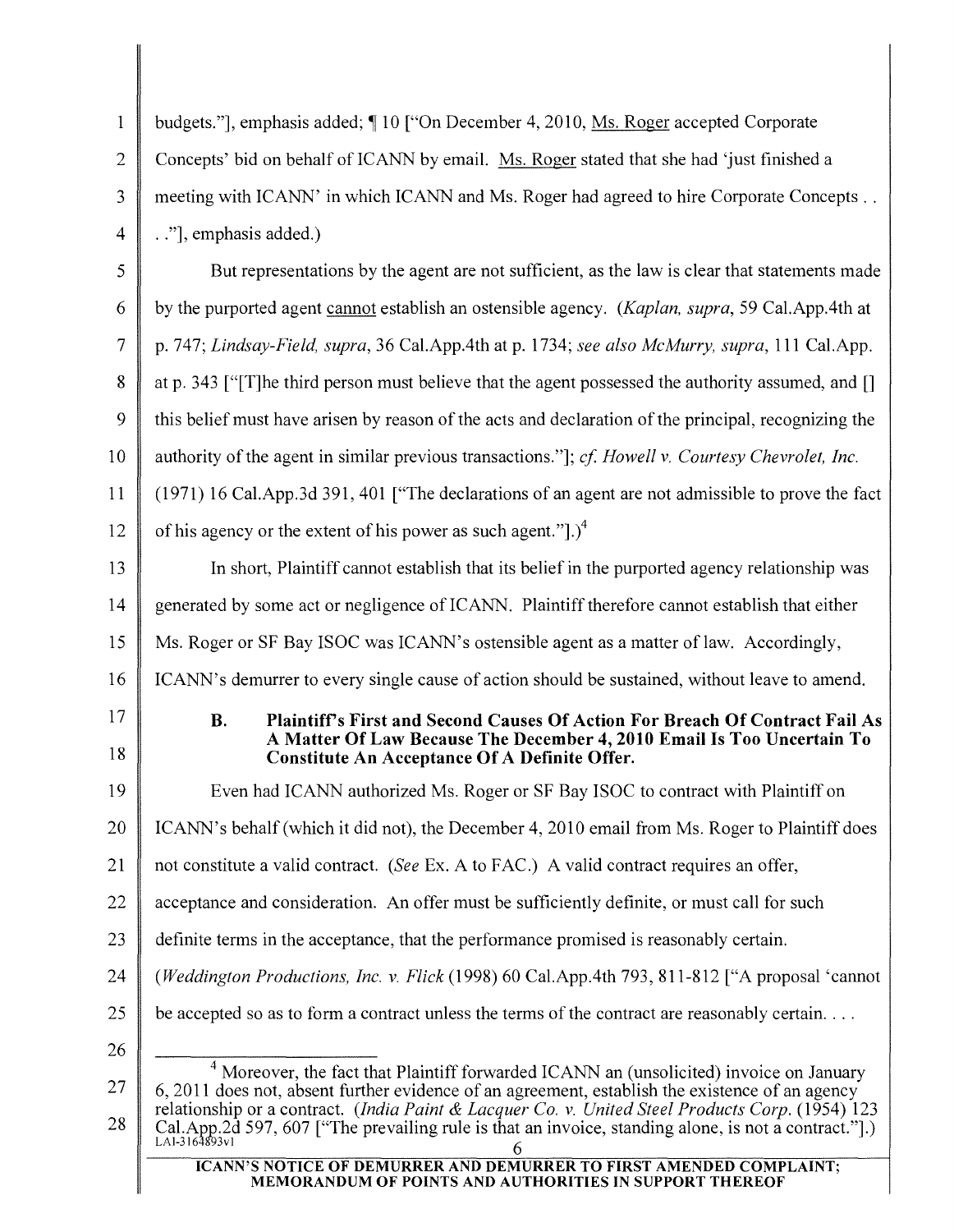1 The terms of a contract are reasonably certain ifthey provide a basis for determining the 2 existence of a breach and for giving an appropriate remedy." is citation omitted.) "If, by contrast, 3 a supposed 'contract' does not provide a basis for determining what obligations the parties have  $4 \parallel$  agreed to, and hence does not make possible a determination of whether those agreed obligations 5 have been breached, there is no contract." *(Ibid.* (quoting 1 Williston on Contracts (4th ed. 1990) 6 \| \ \ \ \ \ 4:18, p. 414 [\"\] it is a necessary requirement that an agreement, in order to be binding, must be 7 sufficiently definite to enable the courts to give it an exact meaning. "']); *see also* Cal. Civ. Code, 8 \\ \ \ \ \ \ 3390, subd. 5 \ \ a contract is not specifically enforceable unless the terms are "sufficiently certain 9 to make the precise act which is to be done clearly ascertainable.".)

10 **Putting aside the fact that ICANN** was not even copied on the December 4, 2010 email 11 from Ms. Roger to Plaintiff,<sup>5</sup> the email itself is too uncertain to constitute an acceptance of a  $12 \parallel$  definite offer. Indeed, it is impossible to discern the elements of the contract. There is no 13 articulation of what services would be provided or the cost for such services. The performance 14 promised by Plaintiff in this so-called "contract" is not articulated, and the supposed "contract" 15 does not provide a basis for determining what obligations the parties have agreed to. The email 16 | itself, therefore, is not a valid contract and Plaintiff's First and Second Causes of Action must be 17 dismissed. *(Weddington Productions, supra, Inc.,* 60 Cal.AppAth at pp. *811-812l*

- 18
- c. Plaintiff's Third Cause Of Action For Goods And Services Rendered Falls With Plaintiff's Breach Of Contract Claims.
- 19 20

23

24

Plaintiff's third cause of action is framed as a common count for goods and services

- 21 rendered. (FAC  $\P$  35-38.) "A common count is not a specific cause of action, however; rather,
- 22 it is a simplified form of pleading normally used to aver the existence of various forms of
	- $<sup>5</sup>$  Nor did ICANN (or Ms. Roger or any other representative of SF Bay ISOC) sign the</sup> January 6, 2011 formal Letter of Agreement, which allegedly summarized the terms to which ICANN had agreed. (Ex. B to FAC.)

7 25 26 27 28  $6$  Moreover, Ms. Roger was clear in her December 4, 2010 email that her ability to host the gala was contingent upon the SF Bay ISOC's ability to raise the funds needed to cover the event, thus constituting a condition precedent to Ms. Roger executing any "contract" with Corporate Concepts. *(See* Ex. A to FAC [Ms. Roger's expressly stated that she "still [has] the challenge of sponsorship to confirm."].) Thus, even if the December 4, 2010 email could be properly construed as a contract (which it cannot), it would not become binding until Ms. Roger raised the funds sufficient to cover the event, which never happened. *(Paratore* v. *Scharetg* (1942) 53 Cal.App.2d 710, 713.) LAI-3164893vl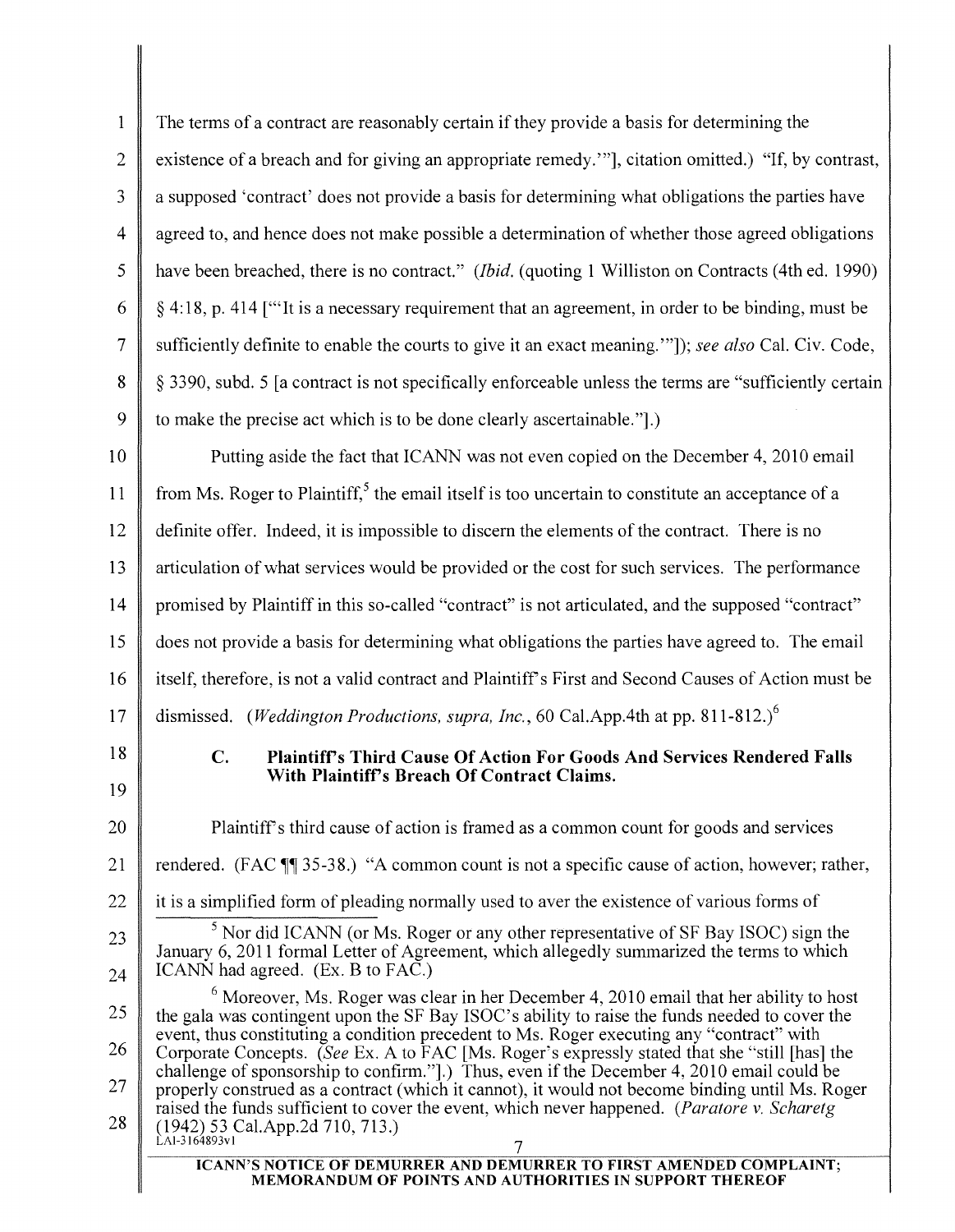| monetary indebtedness" (McBride v. Boughton (2004) 123 Cal.App.4th 379, 394-395,                                                      |  |  |
|---------------------------------------------------------------------------------------------------------------------------------------|--|--|
| citation omitted.) When a common count is used as an alternative way of seeking the same                                              |  |  |
| recovery demanded in a specific cause of action, and is based on the same facts, the common                                           |  |  |
| count is demurrable if the cause of action is demurrable. (Id.; see also Zumbrun v. Univ. of                                          |  |  |
| Southern Cal. (1972) 25 Cal.App.3d 1, 14 ["[I]f plaintiff is not entitled to recover under one                                        |  |  |
| count in a complaint wherein all the facts upon which his demand is based are specifically                                            |  |  |
| pleaded, it is proper to sustain a demurrer to a common count set forth in the complaint, the                                         |  |  |
| recovery under which is obviously based on the set of facts specifically pleaded in the other                                         |  |  |
| $count."$ ].)                                                                                                                         |  |  |
| Here, Plaintiff's claim for goods and services rendered is premised on the same facts and                                             |  |  |
| seeks the same recovery demanded in Plaintiff's breach of contract claims. Thus, Plaintiff's                                          |  |  |
| common count for goods and services rendered must fall with its first and second causes of                                            |  |  |
| action. Dismissal is appropriate for the same reasons articulated above in Sections IV.A and                                          |  |  |
| IV.B.                                                                                                                                 |  |  |
| 15<br>D.<br>Plaintiff's Fourth Cause Of Action For Negligent Misrepresentation Fails                                                  |  |  |
| Because Plaintiff Has Not Sufficiently Alleged "Justifiable Reliance."                                                                |  |  |
| The elements of negligent misrepresentation are: (1) the misrepresentation of a past or                                               |  |  |
| existing material fact; (2) without reasonable ground for believing it to be true; (3) with intent to                                 |  |  |
| induce another's reliance on the fact misrepresented; (4) justifiable reliance on the                                                 |  |  |
| misrepresentation; and (5) resulting damage. (Apollo Capital Fund, LLC v. Roth Capital                                                |  |  |
| Partners, LLC (2007) 158 Cal.App.4th 226); Agosta v. Astor (2004) 120 Cal.App.4th 596, 603)                                           |  |  |
| ["The tort of negligent misrepresentation does, of course, require proof of justifiable reliance                                      |  |  |
| and resulting damage.".)                                                                                                              |  |  |
| Here, Plaintiff's negligent misrepresentation claim fails because Plaintiff has not—and                                               |  |  |
| cannot—allege facts sufficient to establish that Plaintiff's reliance on Ms. Roger's alleged                                          |  |  |
| representations was justified. As explained above, ICANN never authorized Ms. Roger or SF                                             |  |  |
| Bay ISOC to contract on its behalf (and there is no allegation to the contrary). Nor is ICANN                                         |  |  |
| alleged to have undertaken any conduct toward Plaintiff that would reasonably cause Plaintiff to<br>LAI-3164893v1                     |  |  |
| <b>ICANN'S NOTICE OF DEMURRER AND DEMURRER TO FIRST AMENDED COMPLAINT;</b><br>MEMORANDUM OF POINTS AND AUTHORITIES IN SUPPORT THEREOF |  |  |
|                                                                                                                                       |  |  |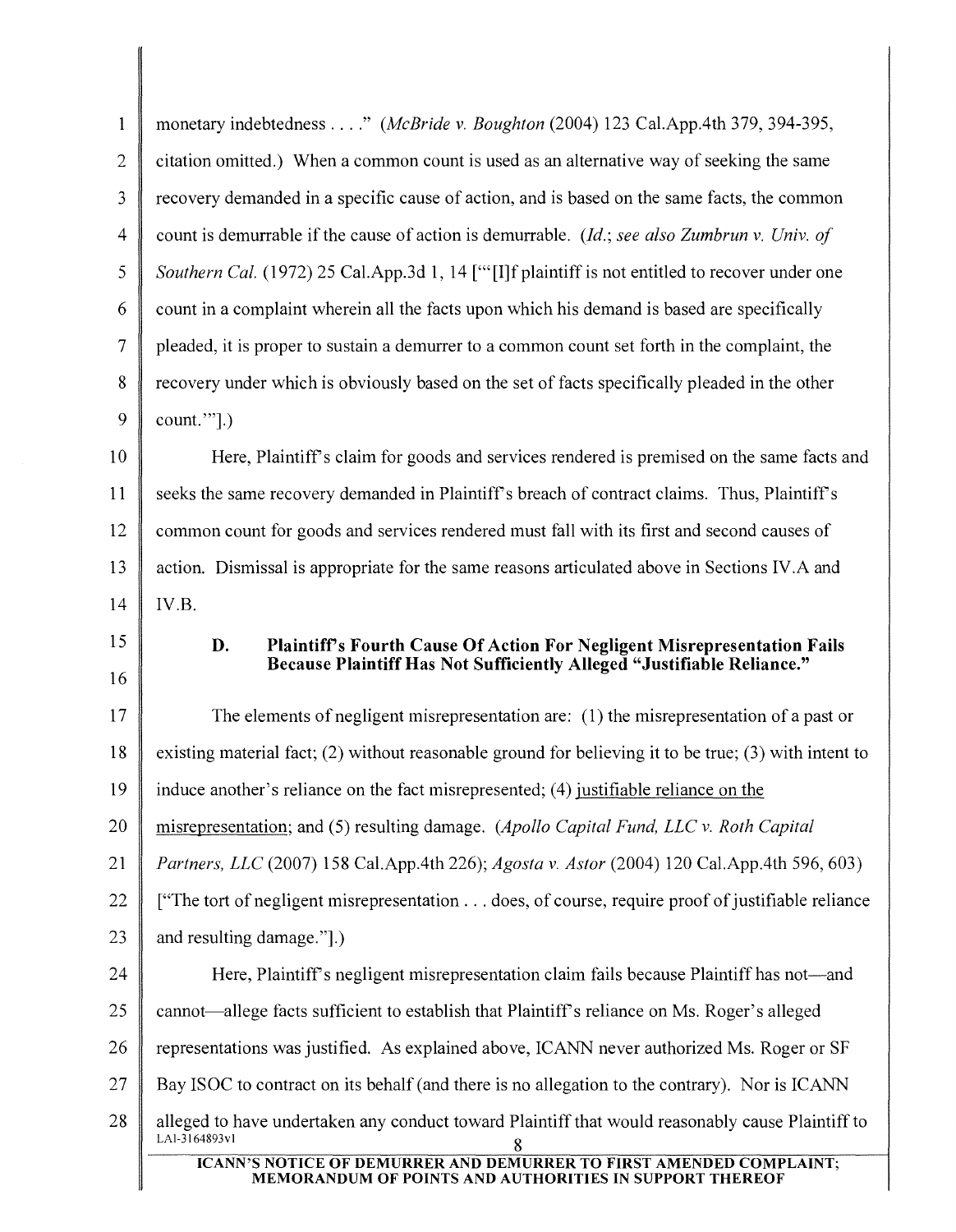| $\mathbf{1}$   | believe that Ms. Roger or SF Bay ISOC were authorized to contract on ICANN's behalf. As                                                                                                                                                                                                                  |
|----------------|----------------------------------------------------------------------------------------------------------------------------------------------------------------------------------------------------------------------------------------------------------------------------------------------------------|
| $\overline{2}$ | noted, all Plaintiff alleges is that Ms. Roger—not ICANN—made statements to Plaintiff that                                                                                                                                                                                                               |
| $\overline{3}$ | Plaintiff believed showed a valid agency relationship. Absent any representation or conduct by                                                                                                                                                                                                           |
| 4              | ICANN confirming Ms. Roger or SF Bay ISOC's authority to act on ICANN's behalf, Plaintiff                                                                                                                                                                                                                |
| 5              | could not reasonably or justifiably rely on Ms. Roger's purported statements. (Lindsay-Field,                                                                                                                                                                                                            |
| 6              | supra, 36 Cal. App. 4th at p. 1734 ["there must be evidence of conduct by the principal which                                                                                                                                                                                                            |
| $\tau$         | causes a third party reasonably to believe the agent has authority".)                                                                                                                                                                                                                                    |
| 8              | Moreover, Ms. Roger's own statements to Plaintiff make it impossible for Plaintiff to now                                                                                                                                                                                                                |
| 9              | claim that Plaintiff reasonably and justifiably relied on Ms. Roger's alleged statements that                                                                                                                                                                                                            |
| 10             | ICANN had authorized her to plan ICANN's gala event. Specifically, Ms. Roger told Plaintiff in                                                                                                                                                                                                           |
| 11             | her December 4, 2010 email that her (Ms. Roger's) ability to host the gala was contingent upon                                                                                                                                                                                                           |
| 12             | the SF Bay ISOC's ability to raise the funds needed to cover the event. (See Ex. A to FAC [Ms.                                                                                                                                                                                                           |
| 13             | Roger's expressly stated that she "still [has] the challenge of sponsorship to confirm."].) Plaintiff                                                                                                                                                                                                    |
| 14             | therefore cannot reasonably assert that its reliance on Ms. Roger's purported representation that                                                                                                                                                                                                        |
| 15             | she was acting as ICANN's agent was justified.                                                                                                                                                                                                                                                           |
|                |                                                                                                                                                                                                                                                                                                          |
| 16             | Plaintiff's fourth cause of action for negligent misrepresentation therefore fails as well. <sup>7</sup>                                                                                                                                                                                                 |
| 17             | E.<br>Plaintiff's First Amended Complaint Should Be Dismissed Without Leave To<br>Amend.                                                                                                                                                                                                                 |
| 18             | When a demurrer is sustained, leave to amend should be denied where the plaintiff cannot                                                                                                                                                                                                                 |
| 19             | make a sufficient offer of proof demonstrating that the complaint can be cured through a truthful                                                                                                                                                                                                        |
|                | amendment. (See Taxpayers for Improving Pub. Safety v. Schwarzenegger (2009) 172                                                                                                                                                                                                                         |
| 21             | Cal.App.4th 749, 781; see also Vaillette v. Fireman's Fund Insurance Co. (1993) 18 Cal.App.4th                                                                                                                                                                                                           |
| 22             | 680, 685 [leave to amend should not be granted when "in all probability, amendment would be                                                                                                                                                                                                              |
| 20<br>23       | $\frac{7}{7}$ Plaintiff also concludes (albeit in passing) that ICANN "directly" made "knowing and/or                                                                                                                                                                                                    |
| 24             | reckless false and misleading statements about its intent to hire Plaintiff and pay Plaintiff for its<br>work" (FAC ¶ 40), but Plaintiff does not allege any facts supporting this conclusion. Indeed, the                                                                                               |
| 25             | First Amended Complaint does not contain any facts supporting the notion that ICANN directly<br>represented to Plaintiff that ICANN was interested in Plaintiff's services or that ICANN had                                                                                                             |
| 26<br>27       | authorized Ms. Roger or SF Bay ISOC to contract with Plaintiff on ICANN's behalf. The only<br>allegation regarding an ICANN-to-Plaintiff communication was ICANN's statement to Plaintiff<br>in February 2011 that ICANN was not interested in Plaintiff's services. (FAC $\llbracket 20$ .) Plaintiff's |
| 28             | conclusory allegations need not be accepted as true and do not state a claim for negligent<br>misrepresentation. (Barnett, supra, 90 Cal.App.4th at p. 505.)<br>LAI-3164893v1<br><b>ICANN'S NOTICE OF DEMURRER AND DEMURRER TO FIRST AMENDED COMPLAINT;</b>                                              |